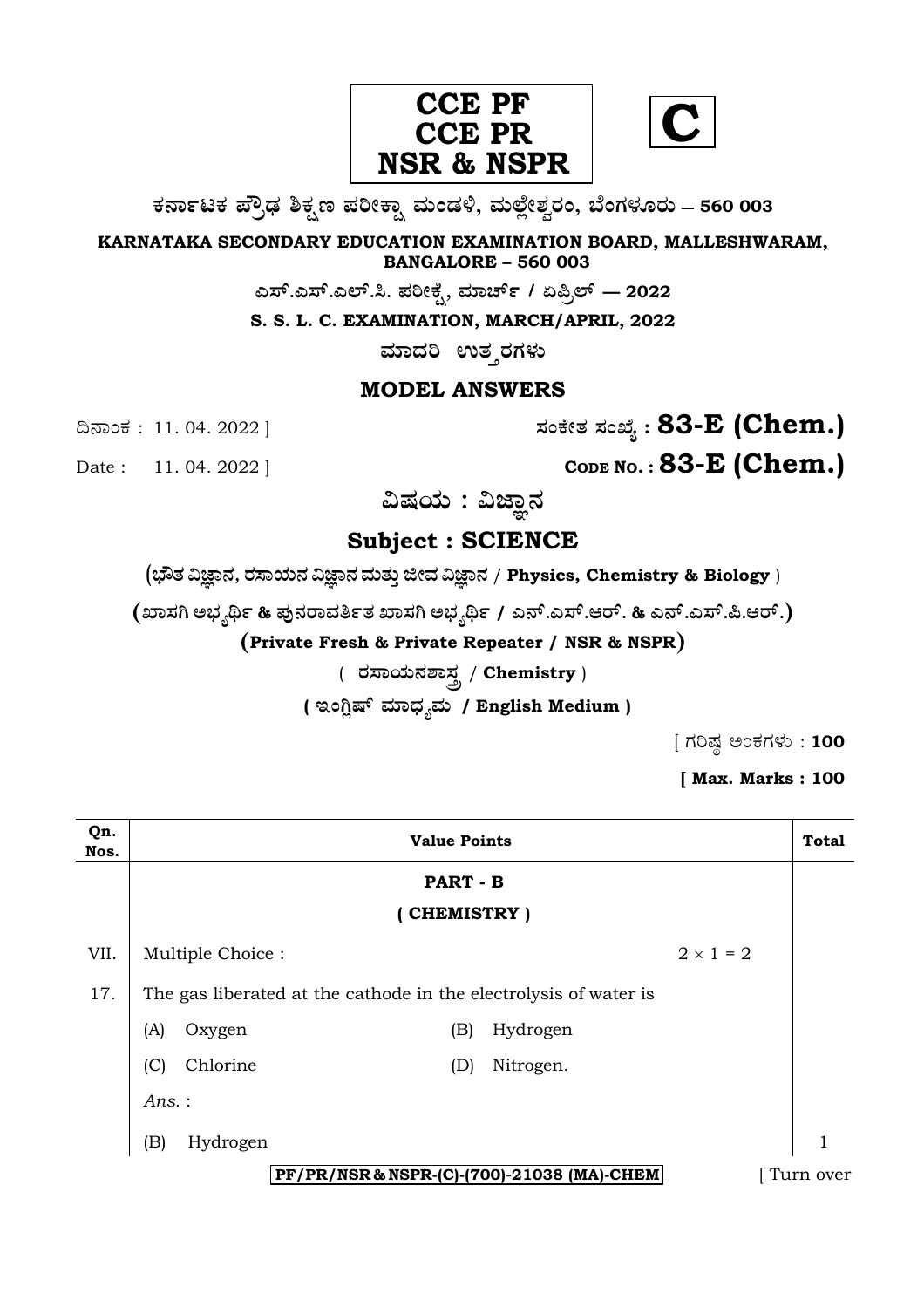|             | 83-E (Chem.)<br>$\sqrt{2}$<br>CCE PF & PR/NSR & NSPR                                              |              |  |  |
|-------------|---------------------------------------------------------------------------------------------------|--------------|--|--|
| Qn.<br>Nos. | <b>Value Points</b>                                                                               | <b>Total</b> |  |  |
| 18.         | Atomic number of chlorine is 17. The period number of this element in<br>modern periodic table is |              |  |  |
|             | $\mathbf 2$<br>(A)<br>(B)<br>$\overline{7}$                                                       |              |  |  |
|             | (C)<br>$\overline{4}$<br>3.<br>(D)                                                                |              |  |  |
|             | Ans.:                                                                                             |              |  |  |
|             | $\mathfrak{Z}$<br>(D)                                                                             | $\mathbf{1}$ |  |  |
| VIII.       | $4 \times 1 = 4$<br>Answer the following questions :                                              |              |  |  |
| 19.         | State modern periodic law.                                                                        |              |  |  |
|             | Ans.:                                                                                             |              |  |  |
|             | "Properties of elements are periodic functions of their atomic numbers."                          | $\mathbf{1}$ |  |  |
| 20.         | Write any two uses of Plaster of Paris.                                                           |              |  |  |
|             | Ans.:                                                                                             |              |  |  |
|             | Plaster of Paris is used in :                                                                     |              |  |  |
|             | Supporting fractured bones<br>$\star$                                                             |              |  |  |
|             | Making toys<br>$\star$                                                                            |              |  |  |
|             | Decorative materials<br>$\star$                                                                   |              |  |  |
|             | $rac{1}{2} + \frac{1}{2}$<br>Making smooth surfaces.<br>$($ Any $two)$<br>$\star$                 | 1            |  |  |
| 21.         | Write the structural formula of ethene molecule.                                                  |              |  |  |
|             | $Ans.$ :                                                                                          |              |  |  |
|             | H                                                                                                 |              |  |  |
|             |                                                                                                   |              |  |  |
|             | Η<br>PF/PR/NSR & NSPR-(C)-(700)-21038 (MA)-CHEM                                                   | 1            |  |  |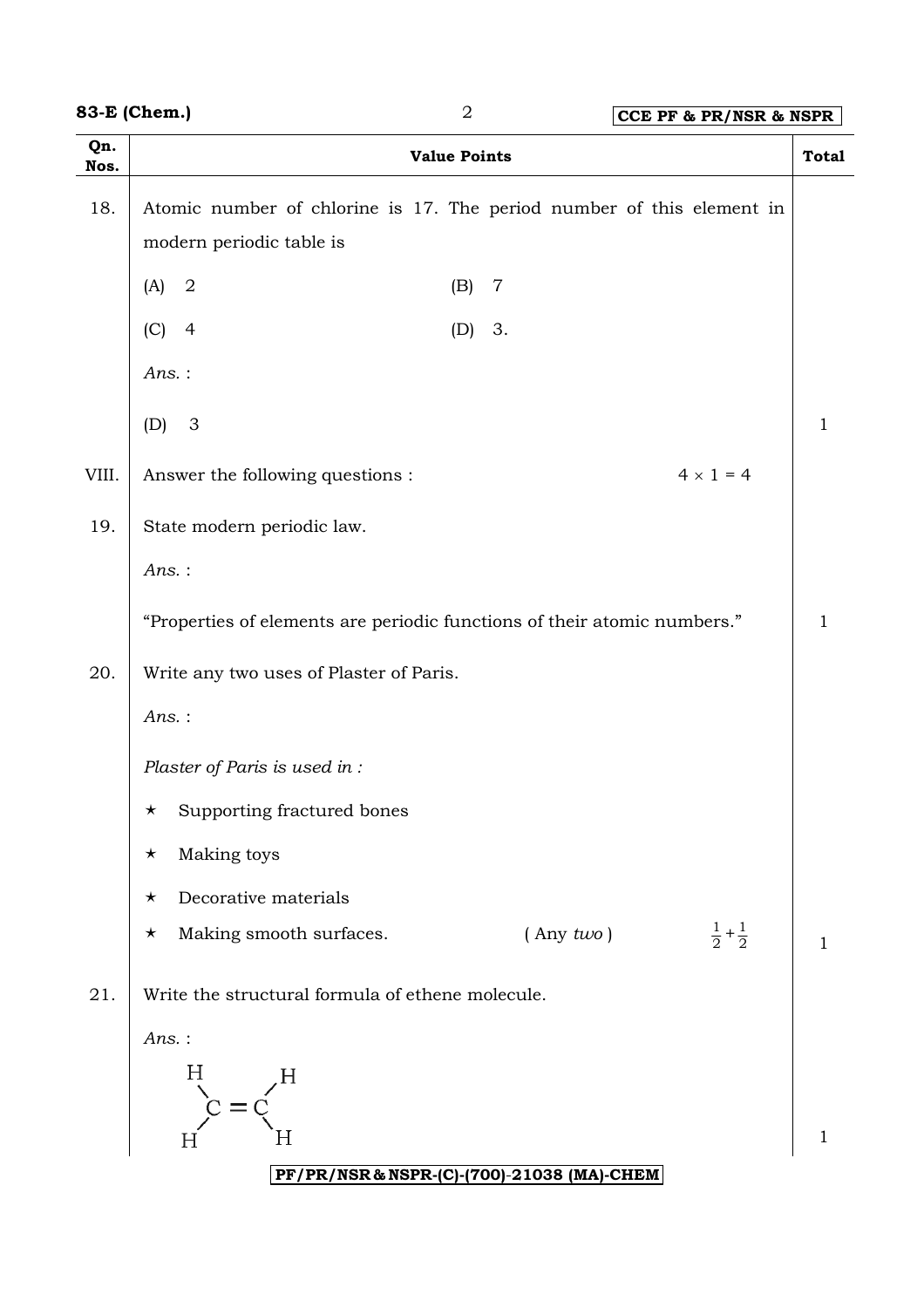**CCE PF & PR/NSR & NSPR** 3 **83-E (Chem.)** 

| Qn.<br>Nos. | <b>Value Points</b>                                                                | <b>Total</b>   |
|-------------|------------------------------------------------------------------------------------|----------------|
| 22.         | $ZnO + C \rightarrow Zn + CO$                                                      |                |
|             | In this reaction name the reactant                                                 |                |
|             | that is oxidised and<br>$\mathbf{i}$                                               |                |
|             | ii)<br>that is reduced.                                                            |                |
|             | Ans.:                                                                              |                |
|             | $\frac{1}{2}$<br>Oxidised reactant is: C<br>$\star$                                |                |
|             | $\frac{1}{2}$<br>Reduced reactant is: ZnO.<br>$\star$                              | 1              |
| IX.         | $6 \times 2 = 12$<br>Answer the following questions :                              |                |
| 23.         | The pH values of $A$ , $B$ and $C$ solutions are 5, 6 and 7 respectively. Which of |                |
|             | these solutions is more acidic in nature ? Why ?                                   |                |
|             | Ans.:                                                                              |                |
|             | Solution A is more acidic.<br>$\mathbf{1}$<br>$\star$                              |                |
|             | As it has more $H^+$ ions.<br>$\mathbf{1}$<br>$\star$                              | $\overline{2}$ |
| 24.         | Draw the diagram to show the arrangement of the apparatus used for                 |                |
|             | testing the conductivity of salt solution and label 'graphite rod'.                |                |
|             | Ans.:                                                                              |                |

## **PF/PR/NSR & NSPR-(C)-(700)**-**21038 (MA)-CHEM** [ Turn over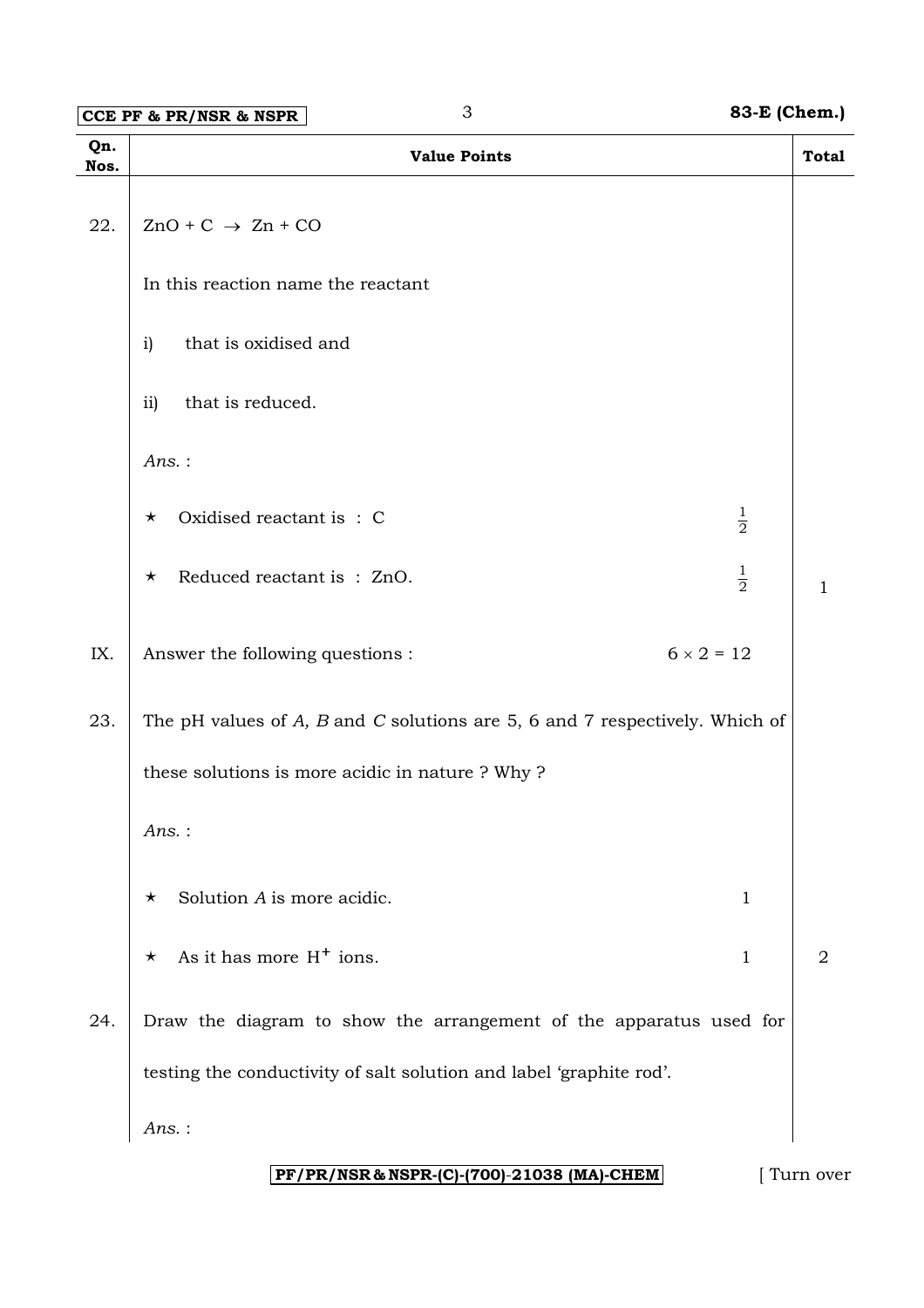

### **PF/PR/NSR & NSPR-(C)-(700)**-**21038 (MA)-CHEM**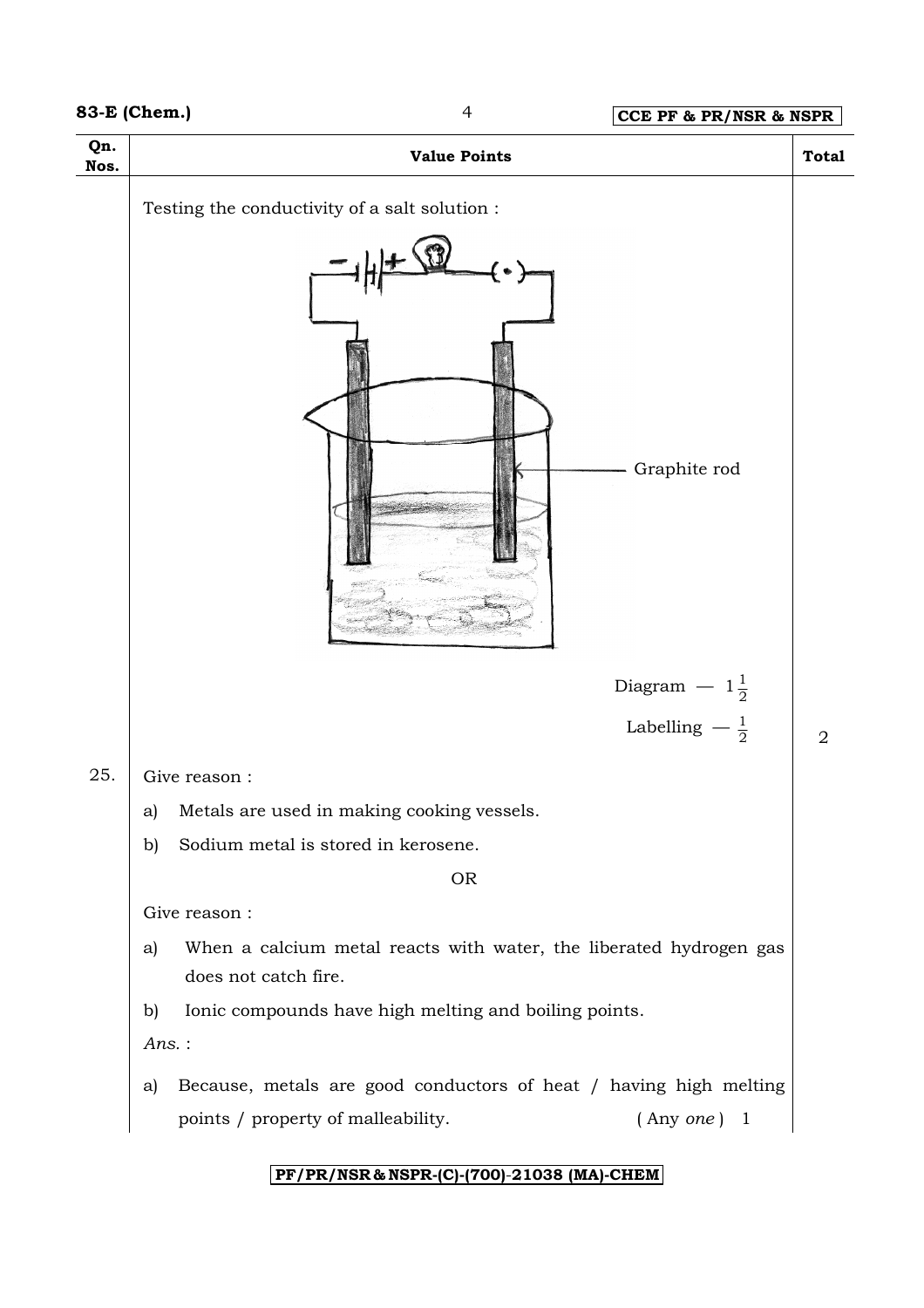**CCE PF & PR/NSR & NSPR** 5 **83-E (Chem.)** 

| Qn.<br>Nos. | <b>Value Points</b>                                                                                                                  | <b>Total</b>   |
|-------------|--------------------------------------------------------------------------------------------------------------------------------------|----------------|
|             | Sodium metal vigorously reacts with atmospheric oxygen and water, but<br>b)<br>not with kerosene.<br>1                               | $\overline{2}$ |
|             | <b>OR</b>                                                                                                                            |                |
|             | The reaction of calcium with water is less violent. The heat evolved is<br>a)<br>not sufficient for the hydrogen to catch fire.<br>1 |                |
|             | Because a considerable amount of energy is required to break the<br>b)<br>strong inter-ionic attraction.<br>1                        | 2              |
| 26.         | What is rancidity? How can it be prevented?                                                                                          |                |
|             | $Ans.$ :                                                                                                                             |                |
|             | Rancidity:                                                                                                                           |                |
|             | Change in the taste and smell of food materials containing fat and oils<br>$\star$                                                   |                |
|             | due to oxidation.<br>1                                                                                                               |                |
|             | The methods to prevent rancidity:                                                                                                    |                |
|             | By adding substances which prevent oxidation (anti-oxidants)<br>$\star$                                                              |                |
|             | Keeping food in air tight containers<br>$\star$                                                                                      |                |
|             | By flushing nitrogen like gases in bags of chips.<br>$\star$                                                                         |                |
|             | $rac{1}{2} + \frac{1}{2}$<br>$($ Any $two)$                                                                                          | 2              |
| 27.         | Mention the precautionary measures to be taken while diluting concentrated<br>acid.                                                  |                |
|             | Ans.:                                                                                                                                |                |
|             | Acid has to be added to water, but not water to acid<br>$\star$                                                                      |                |
|             | The acid must always be added slowly to water.<br>$\star$                                                                            |                |
|             | Continuous stirring is to be done while adding acid to water.<br>$\star$                                                             |                |
|             | $($ Any $two)$<br>$1 + 1$                                                                                                            | 2              |
| 28.         | Write the functional group present in butanol and propanone. Mention                                                                 |                |
|             | number of carbon atoms in a molecule of these compounds.                                                                             |                |
|             | PF/PR/NSR & NSPR-(C)-(700)-21038 (MA)-CHEM                                                                                           | Turn over      |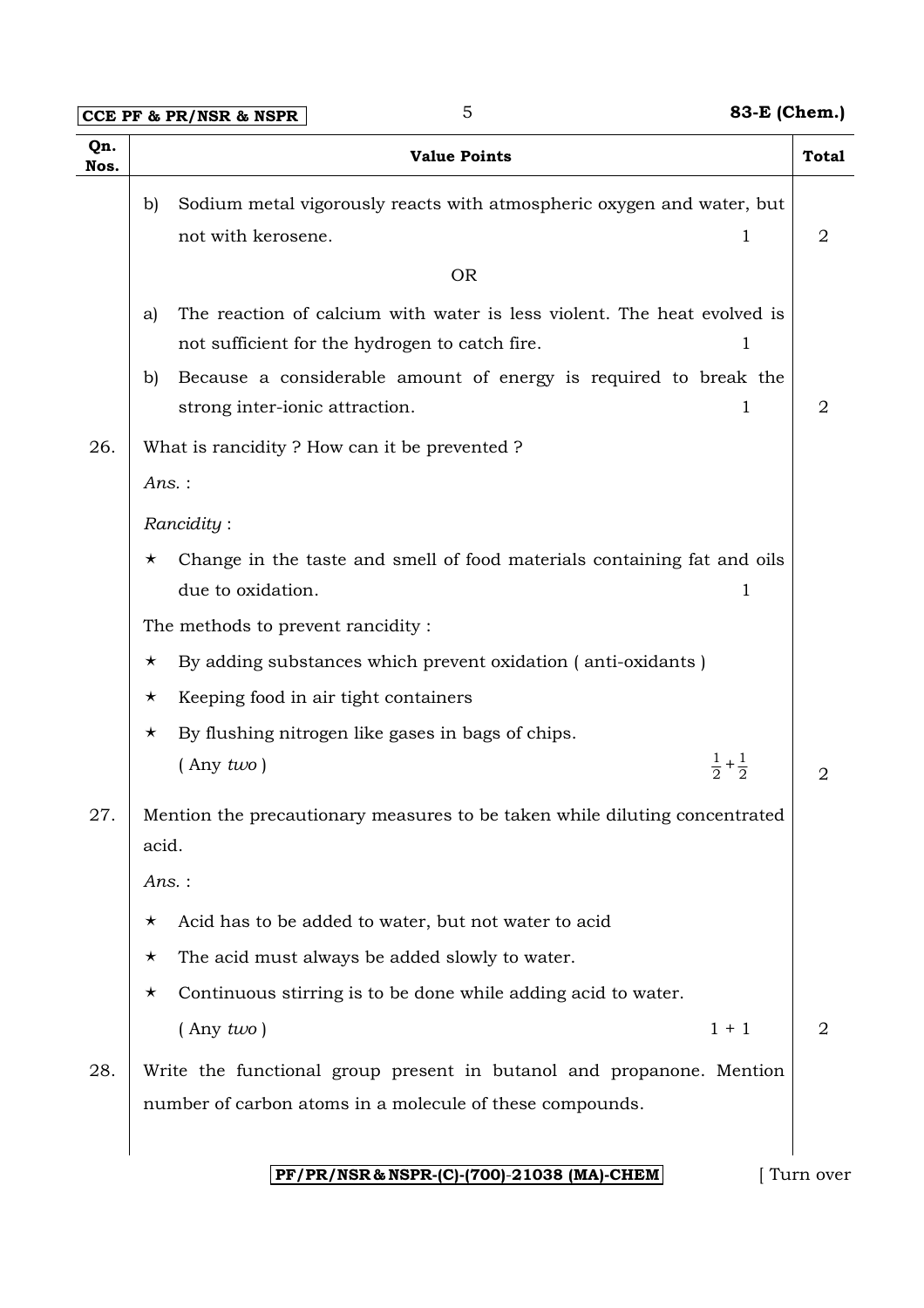## **83-E (Chem.)** 6 **CCE PF & PR/NSR & NSPR**

| Qn.<br>Nos. | <b>Value Points</b>                                                               | <b>Total</b> |  |
|-------------|-----------------------------------------------------------------------------------|--------------|--|
|             | $Ans.$ :                                                                          |              |  |
|             | $\frac{1}{2}$<br>Functional group in butanol is $-$ OH   Alcohol<br>$\star$       |              |  |
|             | $\frac{1}{2}$<br>Functional group in propanone is $-C -  $ Ketone<br>$\star$      |              |  |
|             | $\frac{1}{2}$<br>Number of carbon atoms in butanol is 4<br>$\star$                |              |  |
|             | $\frac{1}{2}$<br>Number of carbon atoms in propanone is 3<br>$\star$              | 2            |  |
| X.          | $3 \times 3 = 9$<br>Answer the following questions :                              |              |  |
| 29.         | What is atomic size? In the modern periodic table the atomic size decreases       |              |  |
|             | along a 'period' and increases down the 'group'. Why ? Explain.                   |              |  |
|             | $Ans.$ :                                                                          |              |  |
|             | The distance between the centre of the nucleus and the outermost shell<br>$\star$ |              |  |
|             | of an isolated atom.<br>$\mathbf 1$                                               |              |  |
|             | In modern periodic table atomic size decreases along the period                   |              |  |
|             | because:                                                                          |              |  |
|             | Electrons are being added to the outermost shell of an atom that tends<br>$\star$ |              |  |
|             | to pull the electrons closer to the nucleus / No new shells are added to          |              |  |
|             | $\mathbf 1$<br>atom.                                                              |              |  |
|             | Atomic size increases down the group because :                                    |              |  |
|             | New shells are being added, this increases the distance between the<br>$\star$    |              |  |
|             | outer most electrons and the nucleus.<br>$\mathbf 1$                              | 3            |  |
| 30.         | Draw the diagram of arrangement of the apparatus to show the reaction of          |              |  |
|             | zinc granules with dilute sulphuric acid and testing hydrogen gas by              |              |  |
|             | burning. Label the following parts :                                              |              |  |
|             | Zinc granules<br>$\mathbf{i}$                                                     |              |  |
|             | Delivery tube.<br>$\overline{11}$                                                 |              |  |
|             | PF/PR/NSR & NSPR-(C)-(700)-21038 (MA)-CHEM                                        |              |  |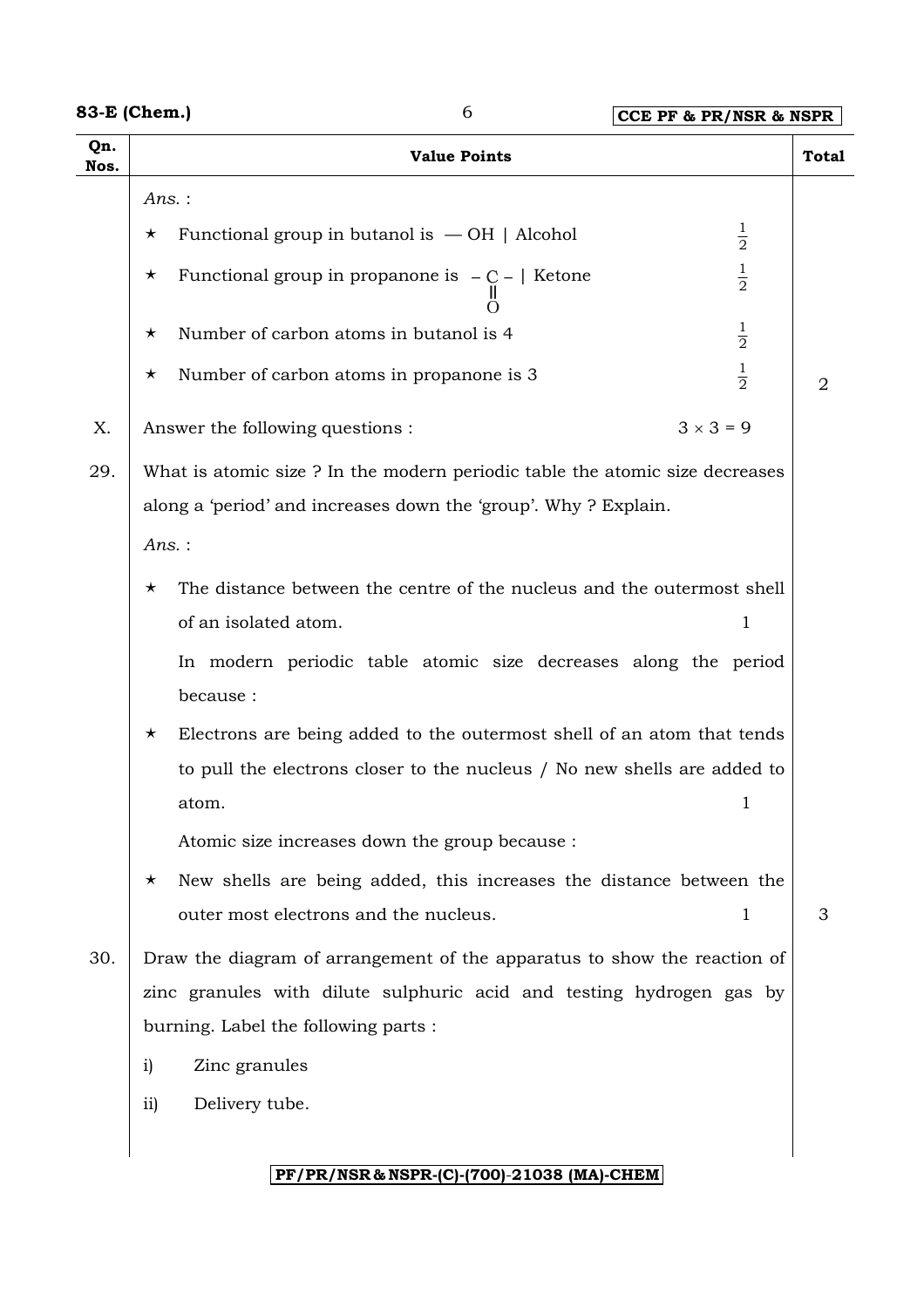

**PF/PR/NSR & NSPR-(C)-(700)**-**21038 (MA)-CHEM** [ Turn over